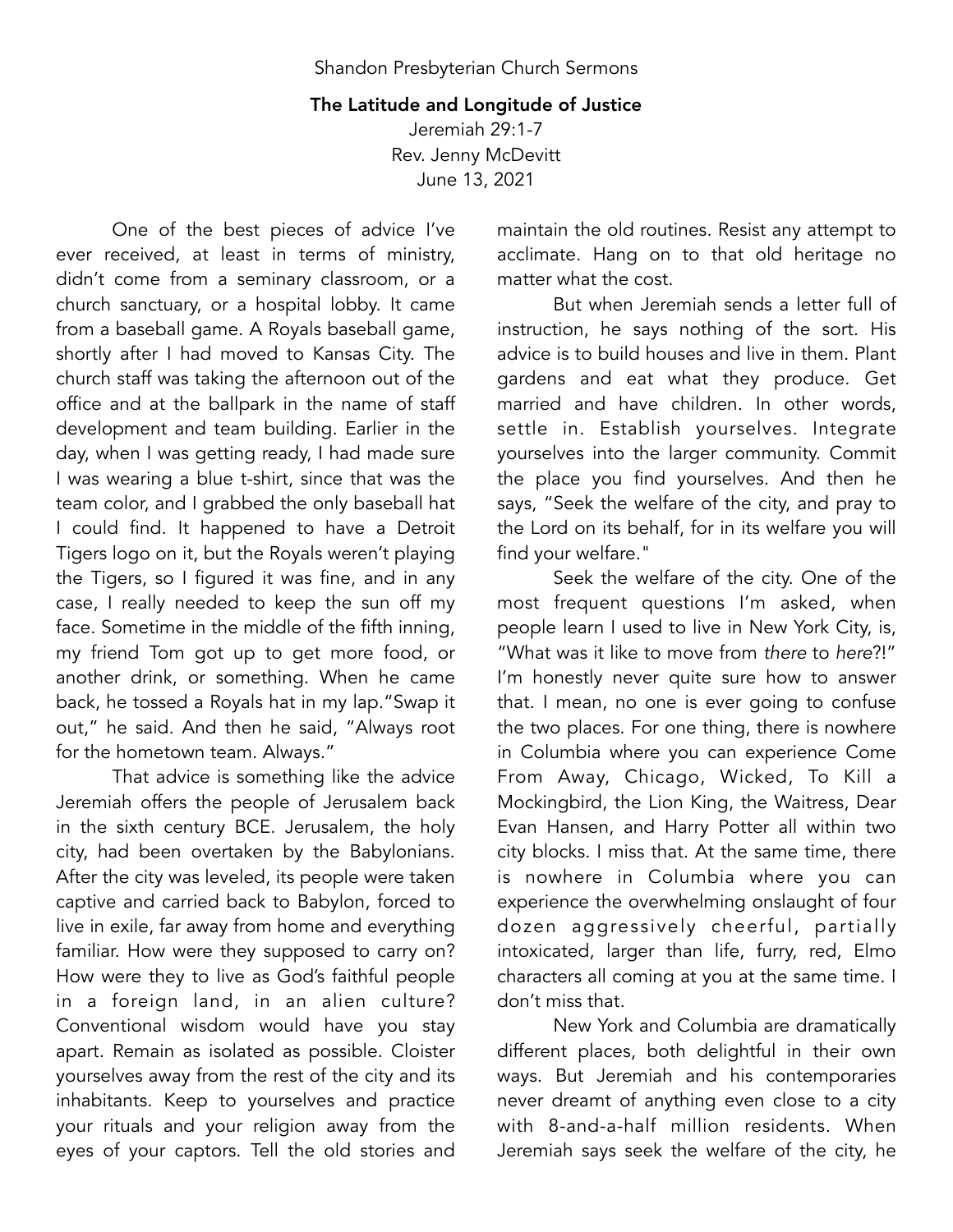simply means something like this: Seek the welfare of wherever it is you live. Seek the welfare of the community around you.

In other words, always root for the hometown team. Always. My friend was talking about baseball, but he was also talking about more than baseball. Because any ministry that is truly predicated on the gospel message is incarnational at its core. The doctrine of incarnation promises us that while the love of God extends to all people, in all places, at all times, Jesus Christ was born at a particular time, in a particular place, to a particular family, among a particular people. Meaning that God's care and concern for us is both entirely universal and incredibly specific. This wild, theological claim is driven home by the Gospel of Matthew's assertion not only was Jesus born at a particular time, in a particular place, to a particular family, among a particular people, but he was given a particular name — Emmanuel, which means "God with us."

It's right there in scripture, but time and time again, we resist it or forget it or deny it. Almost as soon as the Christian faith was born, it was threatened by a heresy called Docetism. Docetism proclaims that Jesus was divine, but denies that he was really human.

He seemed human, like us, but he was actually only ever God in disguise, concealing his true, divine self. Jesus was never a human being, Docetism claims, only a spiritual being, meaning he was never truly subject to all the limitations and problems of earthly human existence. God was only pretending to be with us in the midst of our sinful, suffering lives. God's purpose was not to help us *in* the world, but to help us escape *from* the world.[1](#page-1-0)

Strict Docetism may have faded away, but whispers of it still linger. There continues to be within some expressions of our Christian tradition some suspicion that this world is fallen, corrupt, and sinful, and that the goal of faith is to be delivered from this world in order to be delivered to another world when we die. "Set yourself apart," that tradition tells us: Keep yourself neat and clean and undefiled by the dirt and grime and mess of real human life. As much as you can, forget about your body or anyone else's, pay no attention to what those bodies need; focus only on the soul. Listen to conventional wisdom and cloister yourself off from the most broken parts of the world.

It has always been the temptation of Christian churches and individuals alike in every age to do exactly this. But a genuinely Christian faith does not avoid the problems and responsibilities of living in the world. Theologian Shirley Guthrie reminds us of what we read in scripture: "The communion of saints is not a purely religious community diverged from and uninterested in secular affairs," he writes. "After all, Jesus prays to his father on his disciples' behalf, and says, 'I am not asking you to take them out of the world. As you have sent me into the world, so I have sent them into the world.'"<sup>[2](#page-1-1)</sup> To be faithful, then, to live our lives the way Jesus teaches means we live life in the world. With the world. And if we take incarnation seriously, if we believe that Jesus Christ is God with us in an enormous and universal sort of way, but also in a very particular way, then we are called to be with the world as a whole, yes, but also with the very particular world right around us. To root for the hometown team, always. Seek the welfare of the city and pray to the Lord on its behalf, for in its welfare you will find your welfare.

<span id="page-1-3"></span><span id="page-1-2"></span>Jeremiah did not call people away from the city. He called them to embrace it. Because Jesus not only lived thoroughly and completely in the world, he apparently loved the world

<span id="page-1-1"></span>Again, Guthrie in *Christian Doctrine*. [2](#page-1-3)

<span id="page-1-0"></span>This explanation of Docetism comes from Shirley Guthrie in *Christian Doctrine*. [1](#page-1-2)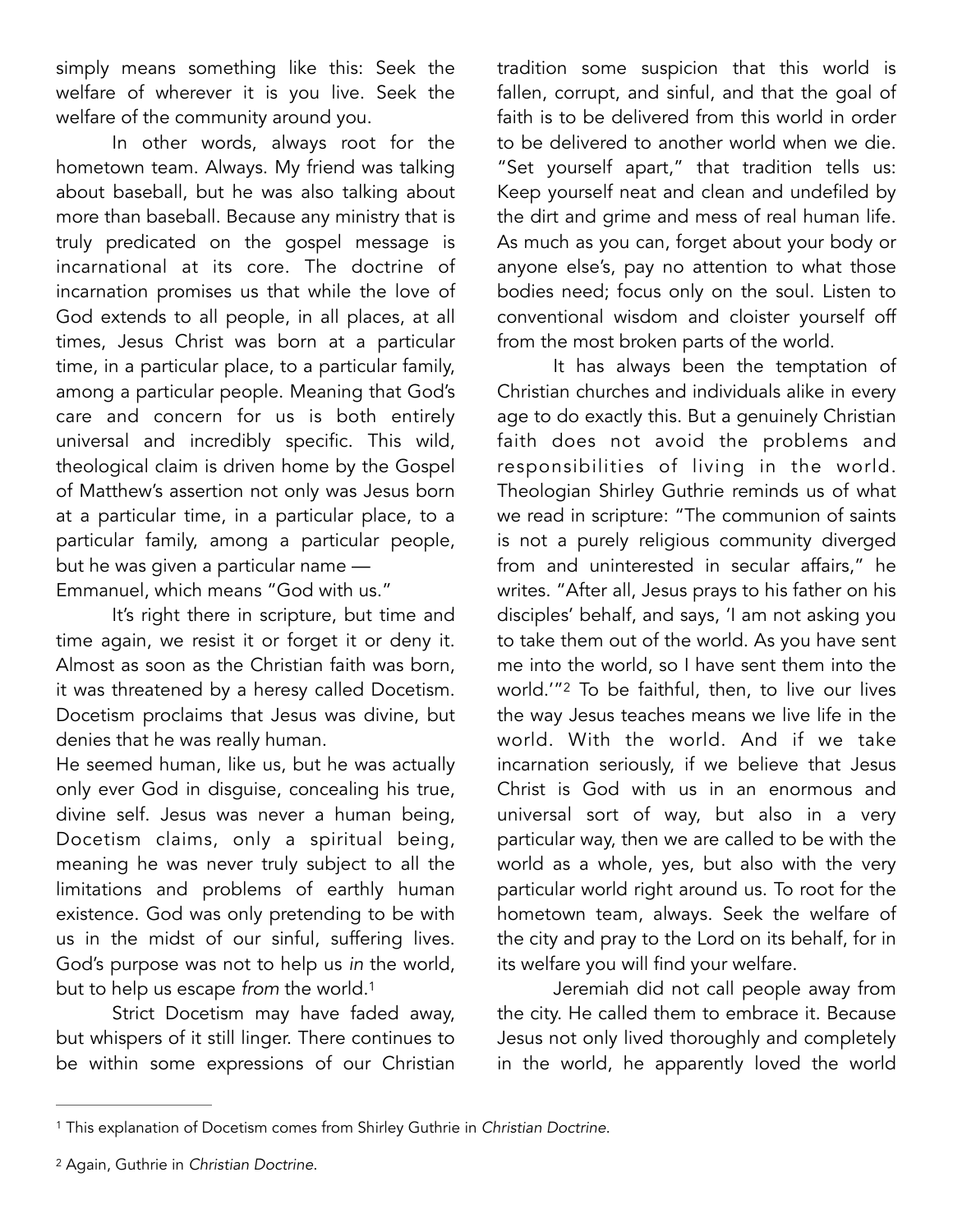tremendously. He spent much, if not most, of his time with people whose needs were urgent and very much of this world: sick people, poor people, hungry people, outcast people. He treated Roman centurions, Samaritan lepers, Canaanite women and hostile Judeans, the same as he did his own Galilean disciples. He did the same with slaves and rulers, 12 year old girls and powerful men, people who could be useful to him and people who could not. No one was dismissed from his circle of concern, because no one made in God's image could ever be disposable.

Unlike Jeremiah's people, we do not live in a literal exile. But there are plenty of people in our own city, in Columbia, that live in a different kind of exile. In 2019, the most recent year statistics are available, Richland County had the highest number of homeless citizens than any other city in the state: 851. The living wage calculated for South Carolina is \$14.58 an hour. Minimum wage remains at \$7.25. It has not been raised since 2009. Twenty-three percent of Columbia residents live under the poverty line. The national average is 13 percent. In our county, Black drivers are 63 percent more likely to be stopped by police, even though they drive 16 percent less than white drivers. Taking in account less time on the road, black drivers are 95 percent more likely to be stopped. They are 115 percent more likely to be searched after they have stopped. But Black drivers are less likely to be issued a ticket, meaning a significant amount of the time, they are stopped only on the pretext of having done something wrong, not actually doing something wrong.

When Jeremiah challenges his people to seek the welfare of the city, he is inviting them into the larger, public process of the empire, of the established order. That engagement prevented them from withdrawing into their own safe, sectarian existence, and gave them

work to do within the larger community around them.

<span id="page-2-1"></span>J. Herbert Nelson, the Stated Clerk of our denomination, says there is a difference between mission and justice. To illustrate his point, he uses the image of people drowning in a rushing river. Mission, he says, pulls people out of the water, while justice addresses whatever system threw them overboard in the first place. $3$  His imagery works because both mission and justice are essential in it. To pursue one without the other is like trying to make your way upstream in a canoe without a paddle. That's why we partner with Transitions and Family Promise. That's why we serve meals at Washington Street United Methodist. That's why we show up at rallies to prevent gun violence. That's why we've become a covenant congregation with MORE Justice. Because Jeremiah instructs us to seek the welfare of the city.

Jim Wallis, the editor of Sojourners Magazine, tells about a soup kitchen in Washington DC. Every evening, Mary Glover, a volunteer, a 70 year old woman who knows what it is to be poor, prays for the meal before the guests arrive. Mary knows how to pray, Wallis says. "She thanks God for the gift of another day. Then she prays, 'Lord, we know that you'll be coming through the line today, so help us treat you well.'"

That right there is the basic Christian message, the proclamation of the gospel of Jesus Christ: God is coming through the line. That's why we are called to serve our city, to pray for it and seek its welfare. Because God will meet us in every person who is assisted, encouraged, comforted, or served.

And one last thing. That same Gospel assures us that God comes to each one of us, whoever we are, wherever we are, whatever we are doing — in our serving and our praying, but also in our working, our playing, our parenting,

<span id="page-2-0"></span><sup>&</sup>lt;sup>[3](#page-2-1)</sup> In a sermon at the NEXT Church National Gathering in Minneapolis, Minnesota.